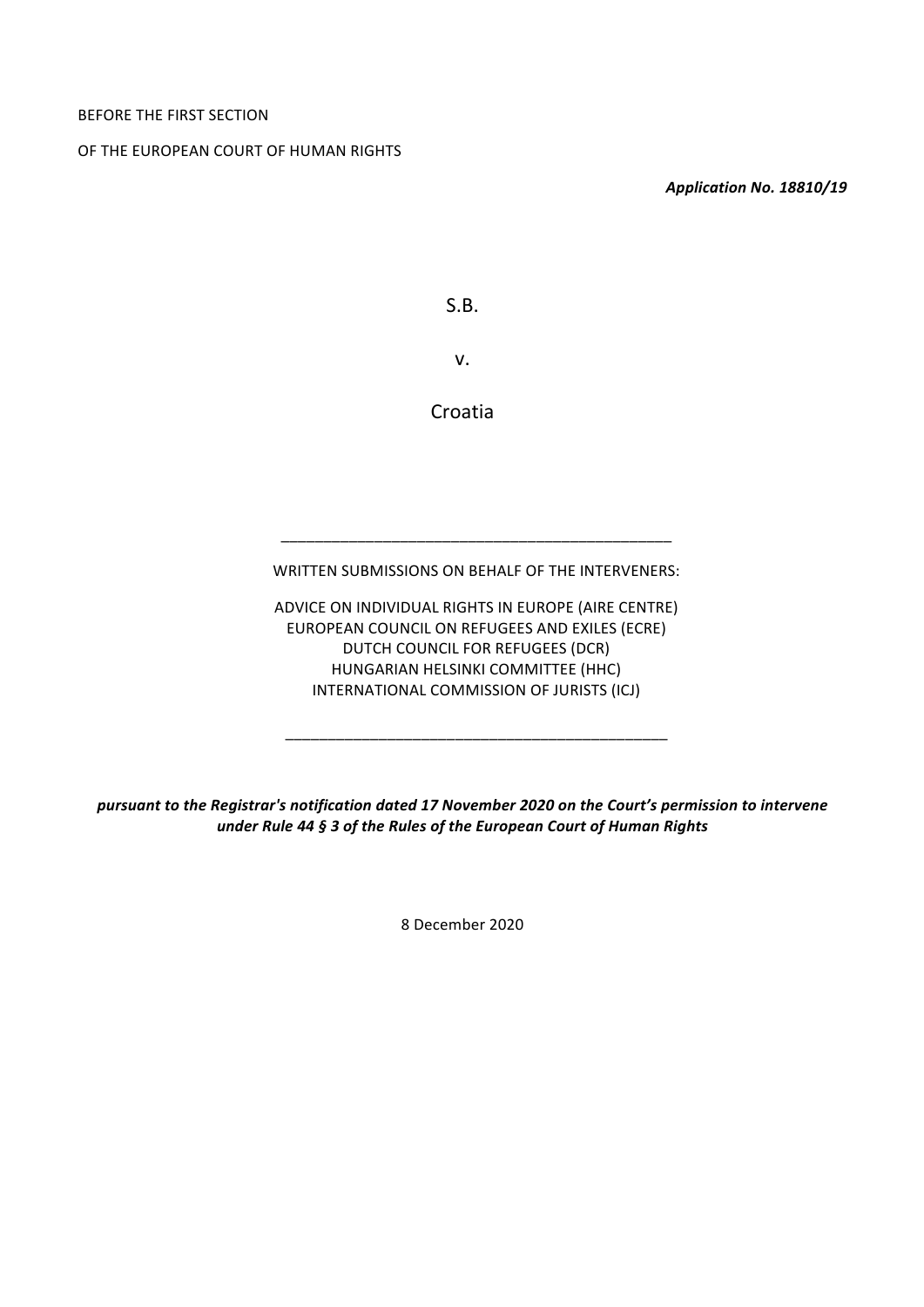### **Summary:**

I. The interveners submit that in light of well-established principles of international law and this Court's settled case law, an expulsion that exposes an applicant to the risk of *refoulement* and deprives them of protections under international and EU law is prohibited. This principle also applies when individuals are subject to law enforcement activities that can prevent individuals from making, registering or lodging a claim for asylum.

II. To comply with *non-refoulement* obligations under Articles 3 and 13 ECHR, international law requires, *inter alia*, a rigorous scrutiny of the applicant's claim of potentially prohibited treatment, access to an effective remedy following a negative decision, and access to the rights protected under Articles 2-34 of the Refugee Convention, where the applicant may be entitled to those rights. The authorities of a transferring Contracting Party must conduct an effective investigation into the real-time conditions in the receiving country in light of laws, systems and practices. This must entail (i) analysis and assessment of up-to-date reports of international and civil society organisations operating in that country and (ii) a detailed individualised assessment of whether the country will be safe for those whose removal is contemplated and of any additional vulnerability that applies to them.

III. The decisive criterion in order for an expulsion to be characterised as "collective" - in violation of Article 4 of Protocol No. 4 ECHR- is the absence of **"a reasonable and objective examination of the particular case of each individual alien of the group".<sup>1</sup>** In particular, where the applicants have not arrived in large numbers and using force to the extent that it would create a clearly disruptive situation, which is difficult to control and that endangers public safety, the lack of an individual expulsion decision cannot be attributed to their own conduct.

IV. Specific vulnerabilities of asylum seekers should be taken into account at all stages of expulsion proceedings in order to guarantee enhanced safeguards afforded to them under international and EU law. When children are involved, the determination of their best interests should be a primary consideration and has to be carefully reflected in all decisions concerning them. Furthermore, States must ensure that the country to which expulsion is sought offers sufficient guarantees to ensure adequate protection against the risk of ill-treatment.

V. In light of the obligations of EU Member States under EU law and Article 53 ECHR, the interveners submit that the responsibility of EU States under the EU asylum *acquis* is engaged in relation to any individuals who may wish to seek international protection. Collective expulsion measures thus constitute an aggravated violation of Article 4 of Protocol 4 because of the additional serious breaches by Contracting Parties of their international and EU law obligations.

VI. In operations aimed at imposing restrictions on freedom of movement or deprivation of liberty to carry out an expulsion, the use of force should only be employed exceptionally and subject to strict necessity and proportionality requirements. The lack of resistance to law enforcement officials, per se renders force unlawful.

# **I. Nature and scope of the State's obligations within its jurisdiction: the** *non-refoulement* **principle**

1. Contracting Parties have an obligation to secure Convention rights to all those who fall within their jurisdiction under Article 1 ECHR. This general obligation not only includes obligations of *non-refoulement* on the State, but also obligations to treat persons with the dignity consonant with Convention standards and in particular to allow individuals to effectively exercise their Convention rights wherever and whenever they are within their jurisdiction, lawfully or otherwise.<sup>2</sup> Distinct State obligations under the Convention in this respect arise when the individuals are seeking asylum, with additional obligations engaged when they are children.<sup>3</sup>

2. The obligation to respect the Convention rights of persons within a State's jurisdiction include the obligation<sup>4</sup> to refrain from transferring people to States where there are substantial grounds to believe that they face a real risk of a violation of their rights under Article 3 ECHR or other serious human rights violations, or are at risk of onward removal to other countries where they would face such risks.<sup>5</sup> This *non-refoulment* principle is of an absolute nature<sup>6</sup> and no derogations are permitted either in law or in practice.<sup>7</sup>

<sup>&</sup>lt;sup>1</sup> Khlaifia and Others v. Italy (GC), no. 16483/12, (15 December 2016), para. 237 et seq; Georgia v. Russia (I), no.13255/07, (3 July 2014), § 167; Andric v. Sweden (dec.), no. 45917/99, (23 February 1999); Davydov v. Estonia (dec.), no. 16387/03, (31 May 2005);

Sultani v. France, no. 45223/05, (20 December 2007) para. 81; and Ghulami v. France (dec.), no. 45302/05, 7 April 2009.<br><sup>2</sup> M.S.S. v. Belgium and Greece, no. 30696/09, (21 January 2011), paras 299-320.<br><sup>3</sup> Mubilanzila Maye  $39474/07$ , (19 April 2012), para. 91; Tarakhel v. Switzerland, no. 29217/12, (4 November 2014), para. 99.<br><sup>4</sup> Hirsi Jamaa and Others v. Italy, no. 27765/09, (23 February 2012), paras. 157-158.<br><sup>5</sup> M.S.S. v. Belgium and G

Greece, no. 16643/09, (21 October 2014), para. 166.<br><sup>6</sup> Chahal v. the United Kingdom, [GC], no. 22414/93, (15 November 1996), paras. 79-80.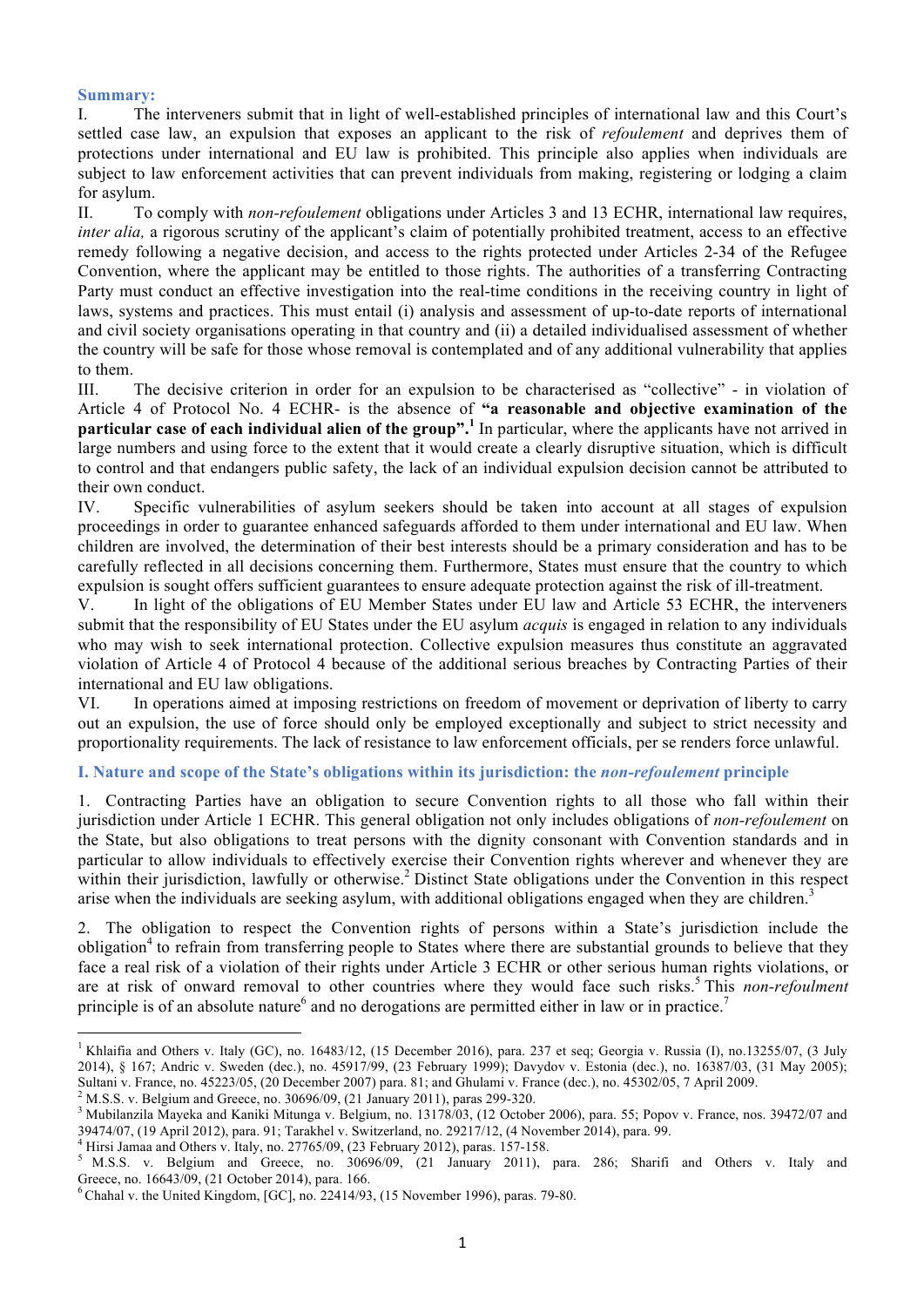3. The positive obligations on the State include, amongst others, the obligation of State authorities to take all the steps that could reasonably be expected of it [to avoid a real or immediate risk to life] in order to protect individuals from harm to their life or physical integrity of which it knew or ought to have known;<sup>8</sup> to ensure independent, prompt and effective investigations of alleged violations of Convention rights; and to secure access to effective remedies and reparation for such violations.<sup>9</sup> The obligation to treat all individuals compatibly with the Convention includes the obligation to identify and pay special attention to the needs of people in a vulnerable situation including asylum seekers, unaccompanied children and families with children,<sup>10</sup> irrespective of whether national authorisation to enter the territory has been granted.11 States have an obligation to enable those who identify themselves as seeking asylum the opportunity to so identify themselves<sup>12</sup> and to permit them access to determination procedures with all the procedural safeguards required by national and EU law.<sup>13</sup>

# 4. **The interveners submit that, when those who are subject to the authority or effective control of a Contracting Party, are prevented by acts or omissions of that Contracting Party from being individually identified and afforded the opportunity to meaningfully raise personal objections to their transfer, this amounts to a violation of the principle of** *non-refoulement* **and the rights protected under the ECHR.**

### **II. Procedural guarantees under Articles 3 and 13 ECHR concerning removal**

5. To comply with Article 3 procedural safeguards, individuals must be told, in simple, non-technical language that they will be capable of understanding, the reasons for their removal, and the process available for challenging the decision.<sup>14</sup> Accessible legal advice and assistance may also be required for the individual to fully understand his or her circumstances.<sup>15</sup> Further, individuals asserting an arguable complaint that they are at risk of prohibited treatment under the Convention have the right to an effective remedy, which is not theoretical or illusory, and allows for the review and, if appropriate, for the reversal of the decision to remove.<sup>16</sup> This remedy must be practical and effective, existing in practice as well as in law, and must not be unjustifiably hindered by the acts or omissions of the authorities.17 This Court has determined a remedy to be ineffective, *inter alia*, when removal takes place before the practical possibility of accessing the remedy;<sup>18</sup> lack of automatic suspensive effect;<sup>19</sup> where there are excessively short time limits for submitting the claim or an appeal;<sup>20</sup> where there is insufficient information on how to gain effective access to the relevant procedures and remedies; $^{21}$  where there are obstacles in physical access to or communication with the responsible authority;<sup>22</sup> where there is a lack of

Belgium, no 13178/03, (12 October 2006), paras 53 and 55, Moustahi v. France, no. 9347/14, 25 June 2020, para. 54-55.<br><sup>11</sup> Saadi v. the United Kingdom [GC], App no. 13229/03 (29 January 2008), para. 65.<br><sup>12</sup> Hirsi Jamaa an

<sup>&</sup>lt;sup>7</sup> UN General Assembly, Convention Against Torture and Other Cruel, Inhuman or Degrading Treatment or Punishment, 10 December 1984; Adel Tebourski v. France, UNCAT, CAT/C/38/D/300/2006, 11 May 2007, paras. 8.2 – 8.3. UN Human Rights Committee, General comment no. 31, *The nature of the general legal obligation imposed on States Parties to the Covenant*, 26 May 2004,

CCPR/C/21/Rev.1/Add.13, para. 12.<br><sup>8</sup> Osman v. the United Kingdom, no. 23452/94, (28 October 1998), para. 116; Volodina v. Russia, no. 41261/17, (4 November 2019), para 77.

Article 13 ECHR as well as X and Y v the Netherlands, no. 8978/80, (26 March 1985), para 27; Opuz v Turkey, no. 33401/02, (9 June 2009), para 128; Hugh Jordan v United Kingdom, no. 24746/94, (4 May 2001), para. 160.<br><sup>10</sup> Muskhadzhiyeva and Others v. Belgium, no 41442/07, (19 January 2010), para. 55; Mubilanzila Mayeka and Kaniki Mitunga v.

<sup>2018),</sup> para. 123-124.<br><sup>15</sup> Guideline 5. Remedy against the removal order in CoE Committee of Ministers "Twenty Guidelines on forced return" adopted on 4

May 2005 as referenced by the ECtHR in De Souza Ribeiro v. France, No. 22689/07, para. 47.<br><sup>16</sup> Shamayev and Others v. Georgia and Russia, No. 36378/02, (12 April 2005), para.460; M.S.S. v. Belgium and Greece, op. cit., pa

<sup>290;</sup> Čonka v. Belgium, op. cit., paras. 77-85.<br><sup>17</sup> Menteş and Others v. Turkey 1997-VIII, para. 89; İlhan v. Turkey [GC], no. 22277/93, 2000, para. 97, Aksoy v. Turkey, 1996, para. 95 in fine; Aydın v. Turkey, 25 September 1997, para. 103; Paul and Audrey Edwards v. the United Kingdom, no. 46477/99, 2002, para.

<sup>96.</sup> <sup>18</sup> Shamayev and Others v. Georgia and Russia, No. 36378/02, (12 April 2005), para.460; Labsi v. Slovakia, No. 33809/08, (15 May 2012), para. 139.<br><sup>19</sup> Gebremedhin v France, No. 25389/05 (26 July 2007) para 66-67; Baysakov and others v. Ukraine, No. 54131/08, (18 February 2010),

para.74; M.A. v. Cyprus, no. 41872/10, (23 July 2013), para 133. D and Others v. Romania, no. 75953/16, (14 January 2020), paras. 128-

<sup>130.&</sup>lt;br><sup>20</sup> I.M. v. France, No. 9152/09, (14 December 2010), para.144; M.S.S. v. Belgium and Greece, No. 30696/09, [GC] (21 January 2011), para. 306.<br>para. 306.<br><sup>21</sup> Hirsi Jamaa and Others v. Italy on cit. para. 204.

<sup>&</sup>lt;sup>21</sup> Hirsi Jamaa and Others v. Italy, op. cit., para. 204.<br><sup>22</sup> Gebremedhin v. France, No. 25389/05, (26 April 2007), para.54; I.M. v. France, No. 9152/09, (14 December 2010), para.130; M.S.S. v. Belgium and Greece, No. 30696/09, [GC] (21 January 2011), paras. 301 - 313.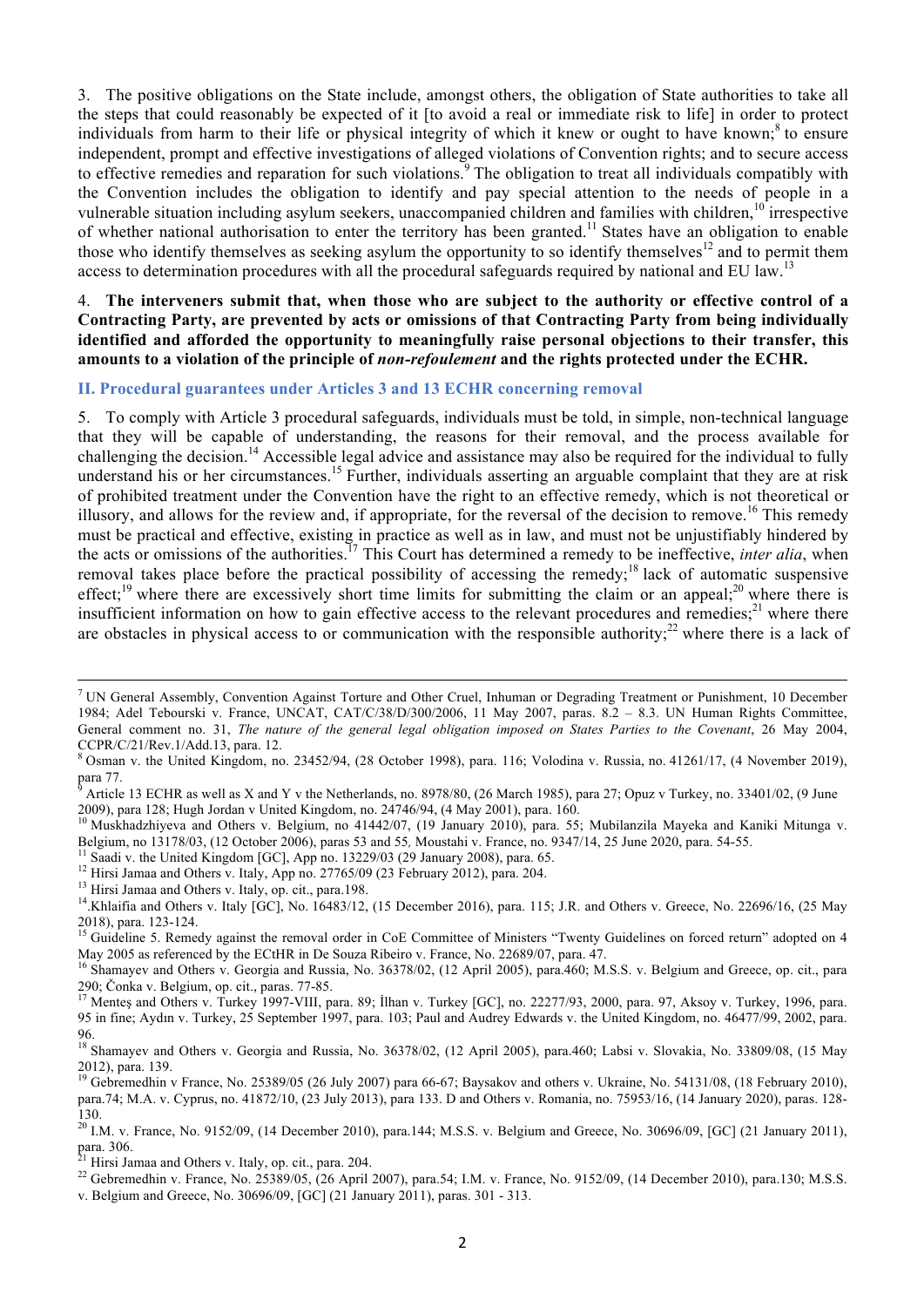(free) legal assistance and access to a lawyer;<sup>23</sup> and/or there is a lack of interpretation.<sup>24</sup> These safeguards are ineffective in a situation where no official procedure has taken place, allowing for a meaningful opportunity to raise objections, which in itself entails having had prior access to information about the procedures.

6. Articles 3 and 13 require the Contracting Parties, *inter alia,* to assess all evidence at the core of a *nonrefoulement* claim,<sup>25</sup> including, where necessary: to obtain such evidence *proprio motu* and to avoid imposing an unrealistic burden of proof on applicants or require them to bear the entire burden of proof.<sup>26</sup> National authorities must thoroughly assess the risk of ill-treatment and the foreseeable consequences of removal to the receiving country in light of the general situation there as well as the applicant's personal circumstances.<sup>27</sup> It is the duty of those authorities to seek all relevant, up-to-date and generally available information. This Court has also affirmed the importance of international and national NGOs in monitoring, reporting and providing evidence<sup>28</sup> of the actual human rights situation in a particular country, and specifically, in relation to the contemplated removal of people raising a risk of Article 3 violations.<sup>29</sup> According to this Court, in order to evaluate a 'country's safety', due consideration must be given to the range of the publications available and the consistency of the nature of the information reported.<sup>30</sup> "*General deficiencies well documented in authoritative* reports, [such as] by UNHCR, Council of Europe and EU bodies, are in principle considered to have been *known" to the authorities."<sup>31</sup>*

7. The situation at the border between Croatia and Bosnia and Herzegovina has been reported about by various human rights bodies and NGOs. The UN Special Rapporteur on the human rights of migrants recently highlighted that he had *"received reliable information about violent pushbacks against migrants and asylum seekers by the border police of Croatia, which forcibly returned them to the territory of Bosnia and Herzegovina. According to the testimonies received, many migrants were forcibly escorted back into Bosnia and Herzegovina, without going through any official procedure. The specific tactics vary; however, common patterns include the capture of people on the move*, *the confiscation of their property, especially communications equipment*, *being beaten with batons and chased by dogs with the purpose of physically exhausting them and preventing them from attempting another crossing. A number of male migrants were reportedly stripped, beaten and forced to walk back to Bosnia and Herzegovina barefoot".*<sup>32</sup> In a joint statement, the Special Rapporteurs on the human rights of migrants and on torture and other cruel, inhuman or degrading treatment or punishment expressed their concern that in several cases, Croatian police officers had reportedly ignored requests from migrants to seek asylum or other protection under international human rights and refugee law. The Rapporteurs emphasized that "*Croatia must ensure that all border management measures, including those aimed at addressing irregular migration, are in line with international human rights law and standards, particularly, non-discrimination, the prohibition of torture and ill-treatment, the principle of non-refoulement and the prohibition of arbitrary or collective expulsions"*. 33

8. This Court has affirmed that, where the applicant is also an asylum seeker, the expelling State must not simply assume that the person will be treated in the receiving country in conformity with the Convention standards, but rather must verify whether and how national authorities apply asylum legislation in practice.<sup>34</sup> In this regard, the Court has recently made clear that "*in order for the State's obligation under Article 3 of the Convention to be effectively fulfilled, a person seeking international protection must be provided with*

<sup>&</sup>lt;sup>23</sup> M.S.S. v. Belgium and Greece, No. 30696/09, [GC] (21 January 2011), para.319; mutatis mutandis, N.D. and N.T. v. Spain, Nos. 8675/15 and 8697/15, (3 October 2017), para. 118.<br><sup>24</sup> Hirsi Jamaa and Others v. Italy, No. 27765/09, [GC] (23 February 2012), para. 202.<br><sup>25</sup> Jabari v. Turkey, App. No. 40035/98, (11 July 2000), paras.39-40; Singh and Oth

<sup>2012),</sup> para. 104.<br><sup>26</sup> M.S.S. v. Belgium and Greece, op. cit., paras. 344-359; Hirsi Jamaa and Others v. Italy, op. cit., paras. 122-158.<br><sup>27</sup> Vilvarajah and Others v. United Kingdom, no. 13448/87, (30 October 1991), paara

November 2014), para. 104.<br><sup>28</sup> Chahal, op.cit.,, paras. 99-100; Müslim v. Turkey, no. 53566/99, 26 April 2005, para. 67; Said v. the Netherlands, no. 2345/02, para.

<sup>54,</sup> ECHR 2005-VI; Al-Moayad v. Germany (dec.), no. 35865/03, paras. 65-66, 20 February 2007; and Saadi, para.131.<br><sup>29</sup> Mohammed v. Austria no. 2283/12 (6 June 2013), para.97-102; Sharifi v. Austria no 60104/08 (5 December

Mohammadi v. Austria no. 71932/12 (3 July 2014) § 69; M.S.S. v. Belgium and Greece cited above § 346-353; F.G. v Sweden [GC] no.

<sup>43611/11 (23</sup> March 2016), para 117, cross-referencing Safaii v Austria, no. 44689/09 (7 May 2014) § 44&46.<br><sup>30</sup> Safaii v. Austria, op.cit., paras.46-47.<br><sup>31</sup> Ilias and Ahmed v Hungary, No. 47287/15 [GC], (21 November 2019 33 Joint statement of Felipe González Morales, the Special Rapporteur on the human rights of migrants, and Nils Melzer, Special

Rapporteur on torture and other cruel, inhuman or degrading treatment or punishment, Geneva, <sup>19</sup> June 2020. <sup>34</sup> Ilias and Ahmed <sup>v</sup> Hungary, No. 47287/15 [GC], (21 November 2019), para 141.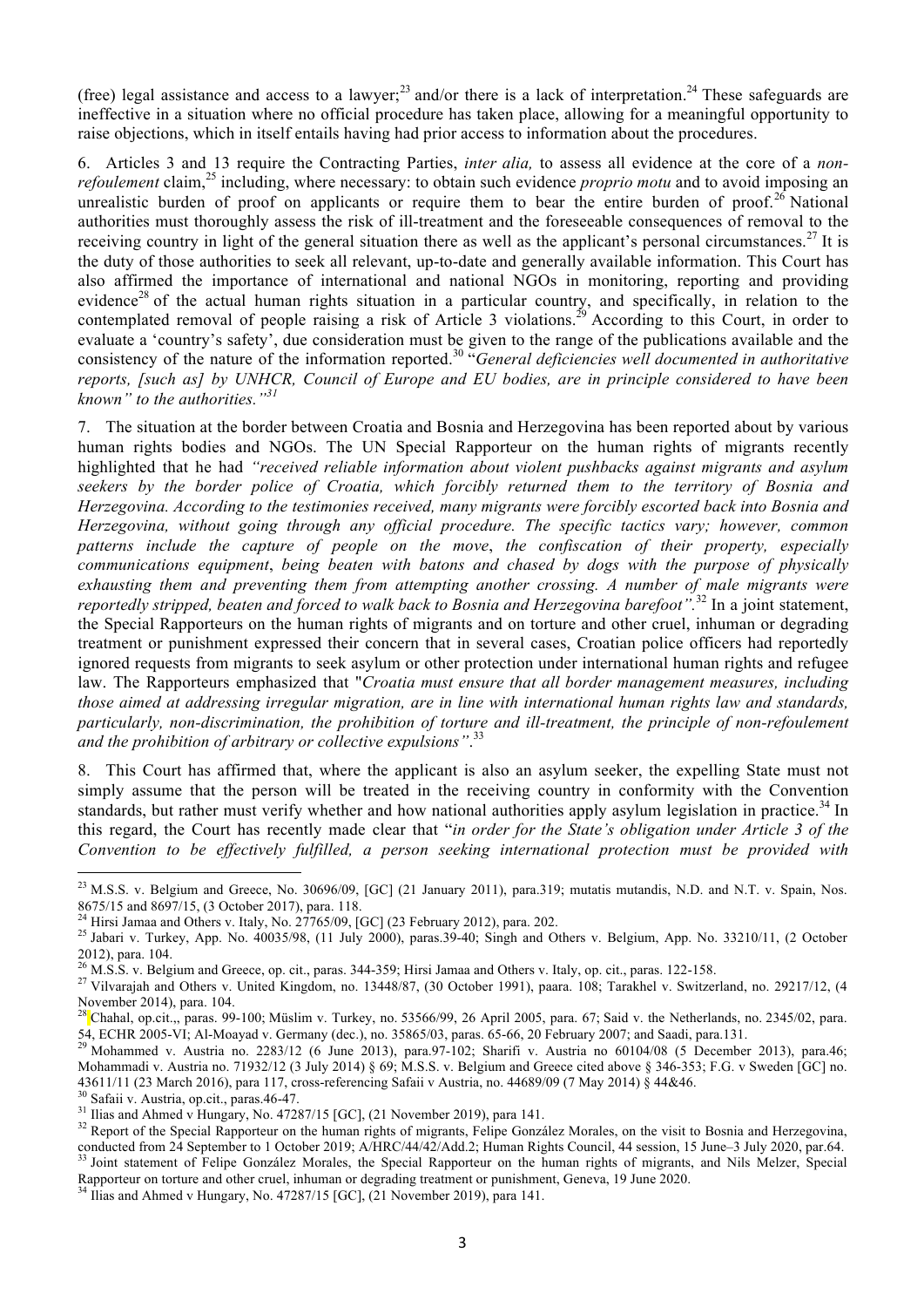safeguards against having to return to his or her country of origin before such time as his or her allegations are *thoroughly examined*."<sup>35</sup>

9. **The interveners submit that summary expulsions of migrants without an official procedure, individual assessment or other due process safeguards constitutes a violation of the principle of** *nonrefoulement***. Furthermore, disregarding publicly available country reports; the lack of access to interpreters allowing applicants to communicate in a language they understand; lack of access to clear** information; lack of access to a lawyer; and lack of access to an effective remedy render access to rights **under Articles 3 and 13 ineffective, theoretical and illusory**. **In order to comply with the** *non-refoulement* **obligations, the authorities must conduct an effective investigation into the individual circumstances of the applicant and the real-time conditions in the receiving country, including the accessibility and reliability of the asylum system.**

# **III. Article 4 of Protocol No. 4 ECHR – collective expulsions and procedural guarantees**

10. Collective expulsion of non-nationals is prohibited in absolute terms under international law.<sup>36</sup> This prohibition is a general principle of international law,  $37$  applicable to all States regardless of their being party to a treaty expressing such prohibition.<sup>38</sup>

11. The Court has interpreted the term "expulsion" in the generic meaning in current use ("to drive away from a place"),<sup>39</sup> as **referring to any forcible removal of an alien from a State's territory, irrespective of the lawfulness of the person's stay, the length of time he or she has spent in the territory, the location in which he or she was apprehended, his or her legal status and his or her conduct when crossing the border.** The Court has also used this term in the context of Articles 3 and 13 of the Convention<sup>40</sup> and especially with regard to the removal of non-nationals at the border.<sup>41</sup>

12. The purpose of Article 4 of Protocol No. 4 is to prevent States from being able to expel a certain number of foreigners without a reasonable and objective examination of their personal circumstances and therefore without enabling them to put forward their arguments against the measure taken by the relevant authority.<sup>42</sup> In order to determine whether there has been a reasonable and objective individualised examination, it is necessary to consider the circumstances of each case and to verify whether an official decision to remove a foreigner was actually taken, and whether the authorities making the decision took into consideration the specific situation of each individual concerned. <sup>43</sup> Regard must be had both to the particular circumstances of the expulsion and to **the "general context at the material time". 44**

13. This Court has reiterated that the applicants' own conduct may be taken into consideration when assessing the protection to be afforded under Article 4 of Protocol No. 4. The Court found no violation of Article 4 of Protocol No. 4 **if the absence of an individual expulsion decision can be attributed to the applicant's own** 

<sup>&</sup>lt;sup>35</sup> M.K. and Others v Poland, Nos. 40503/17, 42902/17, 43643/17, (23 July 2020), para 179<br><sup>36</sup> UN Human Rights Committee (HRC), *CCPR General Comment No. 29: Article 4: Derogations during a State of Emergency*, 31 August 2001, CCPR/C/21/Rev.1/Add.11, para 13(d).<br><sup>37</sup> The ILC Special Rapporteur on the expulsion of aliens held that the prohibition of collective expulsion assumed the status of a general

principle of international law "recognised by civilised nations". See UN General Assembly, *Third report on the expulsion of aliens / by* Maurice Kamto, Special Rapporteur, 19 April 2007, A/CN.4/581, para 115.<br><sup>38</sup> Treaty prohibitions on collective expulsions are contained in Article 4 of Protocol 4 to the ECHR, Article 12.5 of the African Charter,

Article 22.9 ACHR, Article 26.2 of the Arab Charter on Human Rights, and Article 22.1 ICRMW. Although no express ICCPR provision prohibits collective expulsions, the Human Rights Committee has been clear that "laws or decisions providing for collective or mass expulsions" would entail a violation of Article 13 ICCPR: UN Human Rights Committee, *General Comment No. 15: The Position of Aliens Under the Covenant*, 11 April 1986**.** See also, Council of Europe: Committee of Ministers, *Twenty Guidelines on Forced Return*, 4 May 2005**.** Guideline 3. Prohibition of collective expulsion. A removal order may only be issued based on a reasonable and objective examination of the case of each person concerned, taking into account its specific circumstances. The collective expulsion of aliens is prohibited.<br><sup>39</sup> Khlaifia and Others v. Italy [GC], no. 16483/12, (15 December 2016), para. 243, and Hirsi Jamaa and Others, op.cit.,para.174<br><sup>40</sup> J.K. and Others v. Sweden, no. 59166/12, paras. 78 and 79, 4 June

para. 87; M.A. and Others v. Lithuania, no. 59793/17, (11 December 2018), para. 102 and 103; and Ilias and Ahmed v. Hungary [GC],

no. 47287/15, (21 November 2019), para. 123-128.<br><sup>42</sup> N.D. and N.T. v. Spain, Applications nos. 8675/15 and 8697/15, [GC], para. 193; Andric v. Sweden, App no. 45917/99, (23 February 1999), para. 1; Čonka v. Belgium, App no. 51564/99, (5 February 2002), para. 59; Sultani v. France, App no. 45223/05, (26 September 2007), para. 81. <sup>43</sup> Hirsi Jamaa and Others, op.cit., paras. <sup>183</sup> <sup>44</sup> Georgia v. Russia (I), op.cit., para. 171.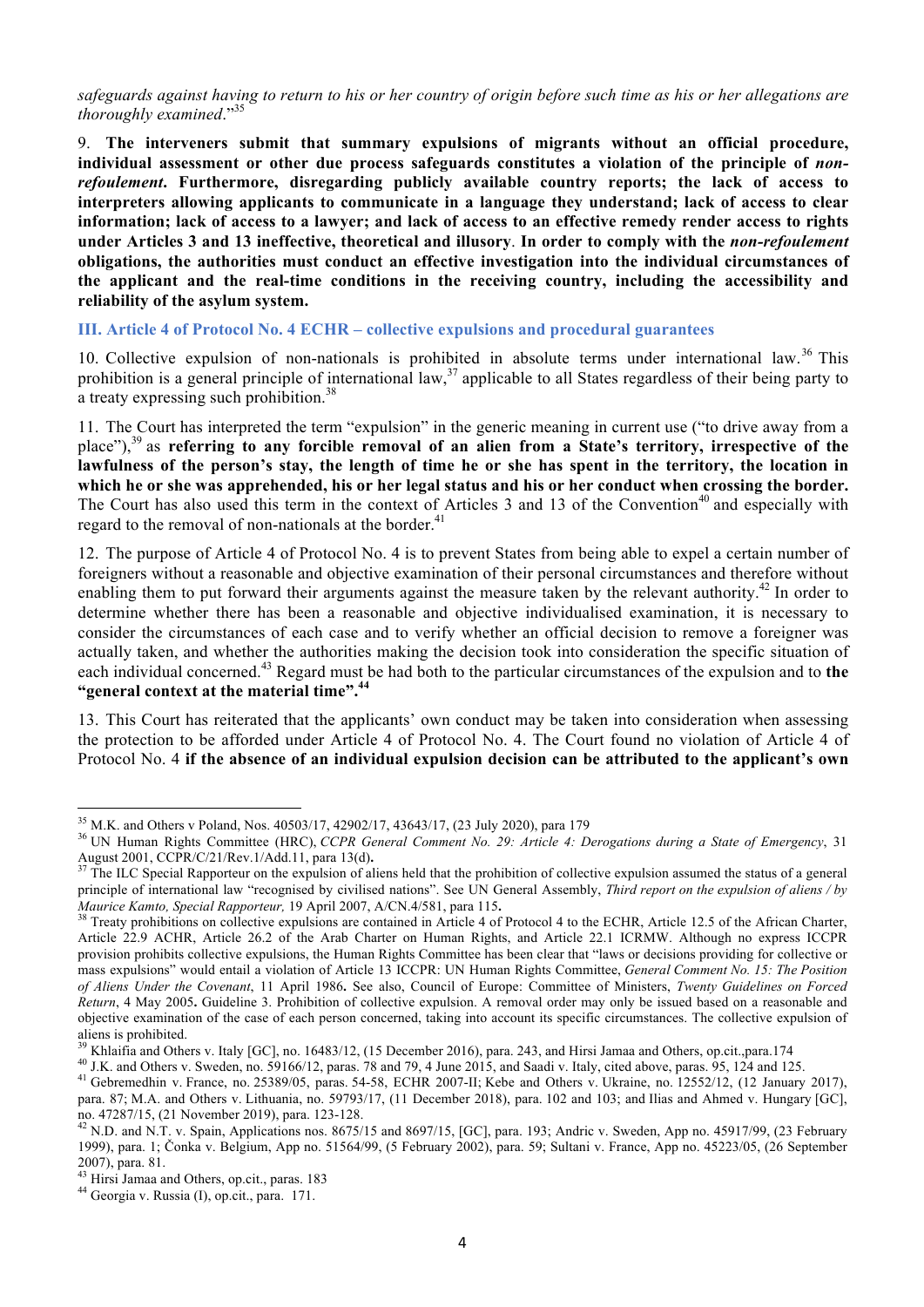**culpable conduct.** <sup>45</sup> In *N.D. and N.T.* the Court clarified that this principle "must *also apply to situations in* which the conduct of persons who cross a land border in an unauthorised manner, deliberately take advantage of their large numbers and use force, is such as to create a clearly disruptive situation which is difficult to *control and endangers public safety".*<sup>46</sup> This wording suggests that such conduct needs to fulfil a number of criteria, which have to be construed strictly due to the fact that they apply to a situation limiting the scope of protection afforded by Article 4 of Protocol No. 4. <sup>47</sup> **Where applicants have not arrived in large numbers;** nor used force to the extent that it would create a clearly disruptive situation which is difficult to control **and endangers public safety, the respondent State should generally not be able to rely on this principle.**

14. In this context, this Court will also consider whether the State provided **genuine and effective access to means of legal entry**, in particular border procedures which allow for applications to be submitted and processed in a manner consistent with international norms.<sup>48</sup> When assessing the accessibility of procedures, due regard must also be given to independent reports evidencing a wider state policy of refusing entry to foreigners seeking access to international protection.<sup>49</sup> Where the State has provided genuine and effective access to means of legal entry, but an applicant did not make use of them, it has to be considered, without prejudice to the application of Articles 2 and 3, whether there were cogent reasons not to do so which were based on objective facts for which the State was responsible.<sup>50</sup>

15. In this context, the independent reports concerning the situation in Croatia indicate an extensive state policy and widely known practice of foreigners coming from Bosnia and Herzegovina being forced back over the border in Croatia, regardless of whether they expressed a fear of treatment contrary to the Convention in their countries of origin as highlighted at paragraph 7. The cumulative evidence revealing the prevalence of violence and forced removals are being recognised by domestic courts across Europe.<sup>51</sup> To illustrate, the Federal Administrative Court of Switzerland suspended the Dublin transfer of an asylum applicant to Croatia in July 2019 in light of evidence of summary expulsions at the Croatian border with Bosnia-Herzegovina,<sup>52</sup> and the European Ombudsman's Office opened an inquiry into the possible failure of the European Commission to ensure that Croatian authorities respected fundamental rights while conducting EU-funded border operations against migrants and refugees.<sup>53</sup>

16. Finally, once Article 4 of Protocol No. 4 is engaged it is incumbent on the State, under Article 13 ECHR, to have in place and guarantee access to an effective remedy. To be effective, a remedy must offer independent and rigorous scrutiny before the competent authorities in the domestic procedures before the collective expulsion

<sup>&</sup>lt;sup>45</sup> Berisha and Haljiti v. the former Yugoslav Republic of Macedonia, (dec.), no. 18670/03, 2007, para, 247 and Dritsas and Others v.

Italy, (dec.), no. 2344/02, (1 February 2011), para. 7.<br><sup>46</sup> N.D. and N.T. v. Spain, op.cit.,, § 201. In this case, the choice of the word "storming" is not coincidental as the Court heavily focuses on the applicants' arrival '*en masse'* and emphasises the use of force [para. 201]. The latter phrase is mentioned three times in paragraphs 201, 210, 211 and, most importantly, in para. 231, where the assessment of the Article 4 of Protocol No. 4 claim is concluded and the

non-violation is found.<br><sup>47</sup> ECtHR: "only a narrow interpretation of those exceptions is consistent with the aim of that provision, namely to ensure that no one is arbitrarily deprived of his or her liberty (Labita v. Italy [GC], no. 26772/95, § 170; Velinov v. the former Yugoslav Republic of Macedonia, no. 16880/08, § 49)." (Khlaifia and Others v Italy, no. 16483/12, para 88); CJEU: "The strict approach of the CJEU to interpreting exceptions to differential treatment suggests any exceptions will be interpreted narrowly, since it places emphasis on the *importance of any rights created for individuals under EU law"* (CJEU, Case 222/84, Johnston v. Chief Constable of the Royal Ulster Constabulary, 15 May 1986, para. 36); UNHCR: "[The Convention] had to be interpreted in a manner which ensured that rights were given a broad construction and that limitations were narrowly construed, in a manner which gave practical and effective protection to human rights, ... " (Saadi v UK, no. 13229/03, para 55).<br><sup>48</sup> N.D. and N.T. v. Spain [GC], op.cit., para 209.<br><sup>49</sup> M.K. and Others v Poland, Nos. 40503/17, 42902/17, 43643/17, 23 July 2020, para. 208.<br><sup>50</sup> N.D. and N.T. v

or destroying belongings and clothes of those being returned and tagging individuals with spray paint. The Guardian, Article, 21 October 2020, "*Between 12 and 16 October, the Danish Refugee Council (DRC) has documented a series of brutal pushbacks at the border between Croatia and BiH involving more than 75 persons. They have all independently reported inhumane treatment, savage beatings and one of the testimonies includes a report of serious sexual abuse".* See also: Ombudsman of Republic of Croatia, News, *Human* rights of migrants: complaints regarding police treatment still not investigated, 20 October 2018.<br><sup>52</sup> Federal Administrative Court of Switzerland, 12 July 2019, No. E-3078/2019. See also; EDAL, Switzerland: Suspension of

transfer to Croatia due to summary returns at border with Bosnia Herzegovina, 12 July 2019.<br><sup>53</sup> European Ombudsman's Office, 10 November 2020, *"Ombudsman inquiry opened on how European Commission seeks to ensure* 

*protection of fundamental rights in border management operations by Croatian authorities*", at: https://europa.eu/!Xw69pd*.*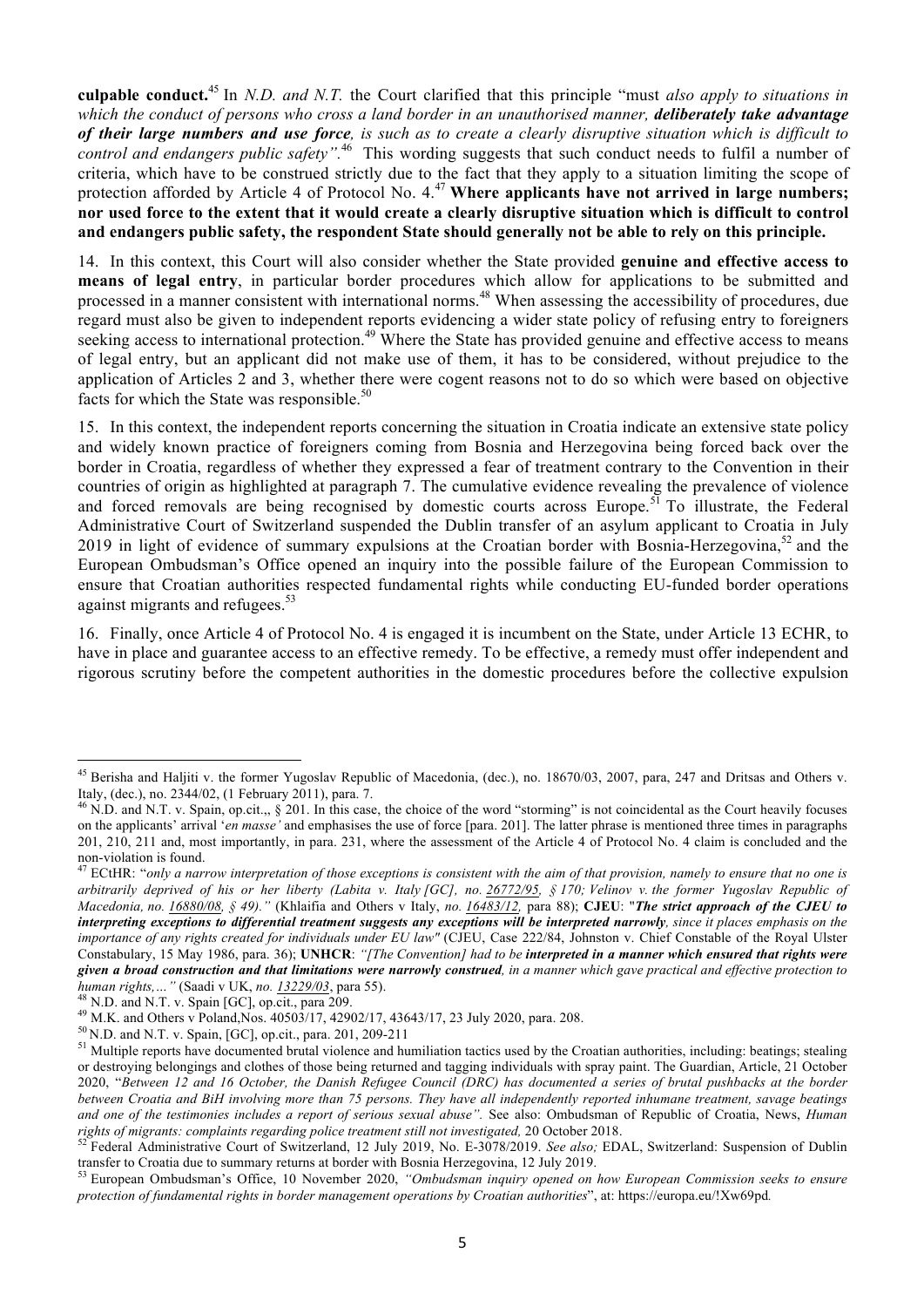took place.<sup>54</sup> In addition, this Court has reiterated that the remedy available must have suspensive effect to meet the requirements of Article 13 of the Convention.<sup>55</sup>

17. **The interveners submit that the prohibition of collective expulsion under Article 4 of Protocol No. 4** would be theoretical and illusory if it did not entail a rigorous assessment, including the examination of **the particular circumstances of those forming part of the group of non-nationals concerned by the measure. This obligation also entails their effective identification and registration as well as the right to receive information about access to applicable protection procedures and remedies, even more importantly if there is reason to suspect that someone may be a child.**

18. **Where the individuals have not arrived in large numbers using force to the extent that it would create a clearly disruptive situation which is difficult to control and endangers public safety, the respondent State cannot rely on this principle. 56**

19. **Where the applicants claim to have been under the exclusive control of the authorities during the removal operation, and when credible sources consistently describe the circumstances of such removal operations57, this evidence should be accepted to corroborate applicant's claim.**

**IV. Additional procedural guarantees required for migrant children**

20. This Court has consistently held that children, due to their age and personal circumstances, are among the most vulnerable persons in society.58 Where children are also seeking asylum their extreme vulnerability is compounded,<sup>59</sup> because asylum seekers themselves form part of a vulnerable group.<sup>60</sup> Respect for the double vulnerability of child asylum seekers, *qua* child and *qua* asylum seeker, not their irregular status, must be the primary consideration.<sup>61</sup>

21. This Court has held that the ECHR does not exist in a vacuum and States remain bound by their obligations under international law when implementing the Convention, and Article 53 ECHR makes this expressly clear.<sup>62</sup> In this respect, particular importance is to be given to the obligations stemming from the Convention on the Rights of the Child, which also binds all Contracting States to the ECHR. . The particular vulnerability of child seeking refugee status is recognised by Article 22 CRC and elaborated on by the Committee on the Rights of the Child in its General Comment (GC) 14.<sup>63</sup> To fully enjoy their CRC rights, children must be appropriately protected and assisted.<sup>64</sup> In the migration field, this means that States have a duty to duly support children and ensure their effective access to the protection procedure.

22. On a procedural level, respect for this principle requires States to ground any decision to remove a child to their country of origin '*on evidentiary considerations on a case-by-case basis and pursuant to a procedure with appropriate due process safeguards, including a robust individual assessment and determination of the best*interests of the child [ensuring], inter alia, that the child, upon return, will be safe and provided with proper *care and enjoyment of rights.'<sup>65</sup>*

23. In addition, as recognised by this Court and the CRC, the principle that the best interests of the child shall be a primary consideration in all actions concerning children is a fundamental general and interpretative legal principle, a substantive right and a rule of procedure under international law.66 In *Rahimi v. Greece,* this Court

<sup>&</sup>lt;sup>54</sup> De Souza Ribeiro v. France, no. 22689/07, (13 December 2012), para 82; Hirsi Jamaa and Others v. Italy, op. cit. para 206;

Mohammed v. Austria, no 2283/12, (6 June 2013), para 80.<br><sup>55</sup> Khlaifia and Others v. Italy [GC], op.cit., para. 17; M.S.S. v. Belgium and Greece [GC], o.cit., para. 388; Hirsi Jamaa and Others, op.cit., para. 206<br><sup>56</sup> More

Moreover, no form of indiscriminate collective expulsion is justified under the Dublin Regulation. States remain under an obligation to act in compliance with the rights under the Convention when carrying out returns.<br>
<sup>57</sup> See paragraphs 7, 15 and 41 of this intervention for more information.<br>
<sup>58</sup> Rahimi v. Greece, no. 8687/080, 5 July 2011, para. 87.<br>
<sup></sup>

<sup>39474/07, (19</sup> April 2012), para. 91; Tarakhel v. Switzerland [GC], No. 29217/12, (4 November 2014), para. 99.<br>
<sup>60</sup> M.S.S. v. Belgium and Greece [GC], No. 30696/09, (21 January 2011), para. 232.<br>
<sup>61</sup> Mubilanzila Mayeka a

courts of law, administrative authorities or legislative bodies who must assess and be guided by the principle in all their acts. UN CRC, General comment No. 14 (2013), op. cit. See also, Neulinger and Shuruk v. Switzerland [GC] (No. 41615/07), 6 July 2010, para. 135.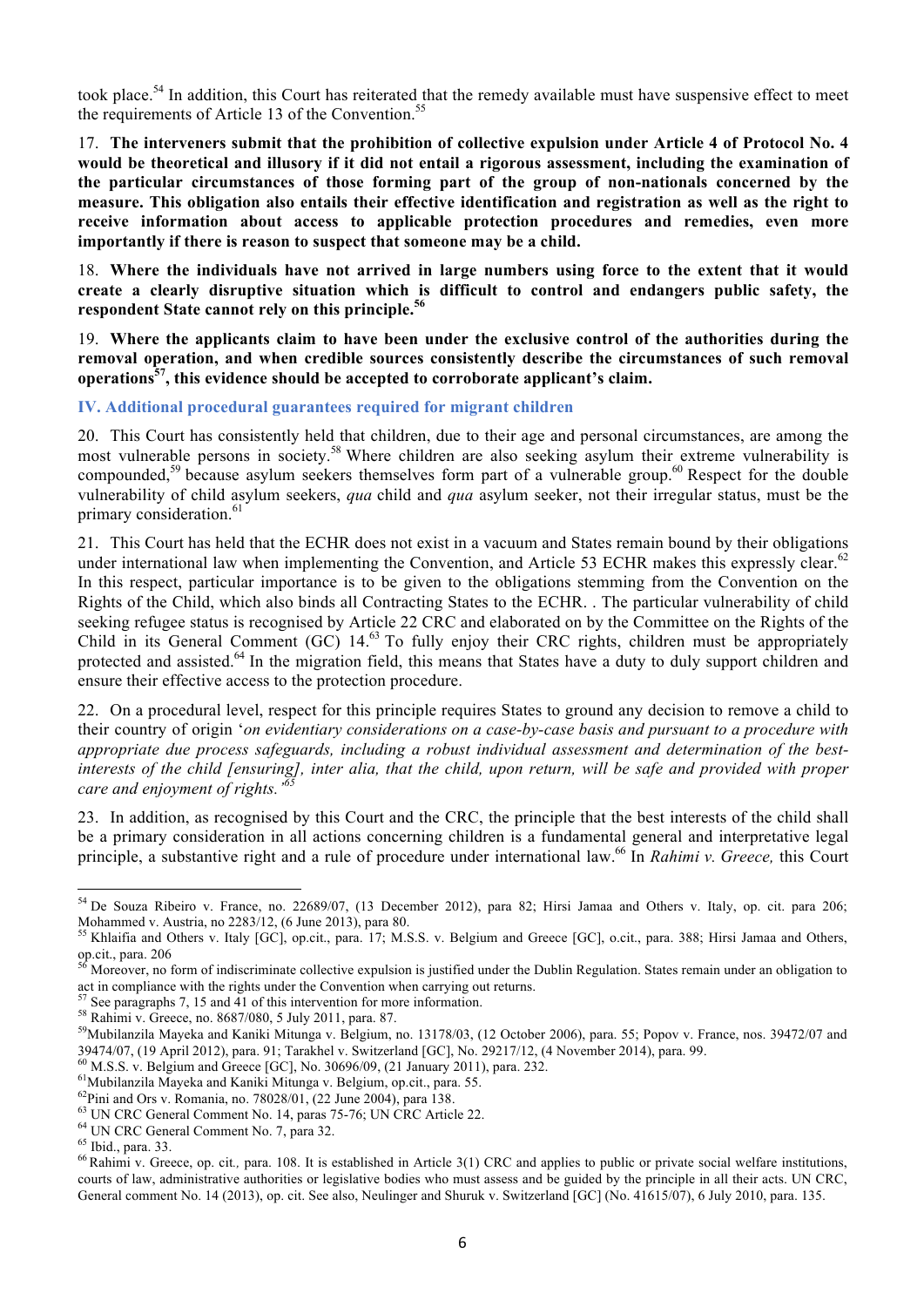confirmed that, in all actions relating to children, a best interests assessment must be undertaken separately and prior to a decision that will affect the child's life.<sup>67</sup> Any such decisions must clearly reflect the assessment that has followed from this approach.<sup>68</sup> In procedural terms, the Committee clarified that adherence to this principle must be ensured "explicitly through individual procedures as an integral part of decisions [on] the entry, residence [...] of a child".<sup>69</sup> The assessment must be carried out "systematically",<sup>70</sup> "by actors independent of the migration authorities" and ensure "meaningful participation" of the child, his/her representative and child protection authorities.<sup>71</sup>

24. The best interests principle is aimed at ensuring the child's full, equal and effective enjoyment of human rights, including non-discrimination, the right to be heard,<sup>72</sup> protection from abuse, access to asylum, the receipt of appropriate protection and a standard of living adequate for the child's development.<sup>73</sup> It imposes an obligation to identify and evaluate in the specific factual context the relevant elements of a best interest assessment and to follow a procedure that ensures legal guarantees and the proper application of the right.<sup>74</sup> For unaccompanied and separated children, it relies, as an initial step, on **children's prioritised identification** and **prompt registration** in a specific child sensitive asylum procedure.<sup>75</sup> This Court has recently demonstrated that the Convention will be violated when the authorities act with a view to speedily remove child applicants as opposed to acting in their best interests.<sup>76</sup>

25. Further, by virtue of the principle of the benefit of the doubt on a child's minor age, an individual should be treated as a child unless and until otherwise proven.<sup>77</sup> When such a doubt arises, it is on the state authorities to dispel it – prior to subjecting an individual to any treatment that may not be in line with the rights of the child and corresponding substantive and procedural obligations on the state authorities.<sup>78</sup>

26. **The interveners submit that the best interest of the child principle requires assessing the risk of irreparable harm should the child be removed, in line with States'** *non-refoulement* **obligations. Where** children are involved, the assessment of a risk of *refoulement* should be conducted in an age and gender**sensitive manner and in compliance with the child-specific guarantees under international and EU law.** An individual who may be a child, should be treated as a child unless and until proven otherwise and **must be granted access to relevant substantive and procedural safeguards. Accessibility to key protection measures is a crucial prerequisite to the subsequent procedures in order to comply with Article 3.**

**V. Application of Convention rights in accordance with Article 53 and, in particular, obligations under EU law**

27. The interveners note that under Article 53 ECHR, where Contracting Parties to the ECHR are also bound by EU law, the Court must ensure that the Convention rights are interpreted and applied in a manner which does not diminish the rights guaranteed under the applicable EU law.<sup>79</sup>

<sup>&</sup>lt;sup>67</sup> Rahimi v. Greece, op. cit, para. 108.<br><sup>68</sup> UN CRC, General comment No. 14, *op. cit.*, paras 6(c) and 14(b).<br><sup>69</sup> UN Committee on the Protection of the Rights of All Migrant Workers and Members of Their Families (CMW comment No. 3 (2017) of the Committee on the Protection of the Rights of All Migrant Workers and Members of Their Families and No. 22 (2017) of the Committee on the Rights of the Child on the general principles regarding the human rights of children in the context of international migration, 16 November 2017, CMW/C/GC/3-CRC/C/GC/22,

<sup>&</sup>lt;sup>70</sup> CRC/CMW, Joint General Comment No. 22/3 (2017) op. cit., para. 31<br><sup>71</sup> CRC/CMW, Joint General Comment No. 22/3 (2017) op. cit., para. 32(c)<br><sup>72</sup> UN CRC, General comment No. 12 (2009): The right of the child to be hea CRC, General comment no. 5 (2003): General measures of implementation of the Convention on the Rights of the Child, 27 November 2003, CRC/GC/2003/5, para. 12.<br><sup>74</sup> UN CRC General comment No. 14, para. 46; N.Ts .v. Georgia, No. 71776/12, (2 February 2016).<br><sup>75</sup> UN CRC General comment No. 6, para. 31. See further UNHCR, Guidelines on Policies and Pro

Unaccompanied Children Seeking Asylum, February 1997, para 5.<br><sup>76</sup> Moustahi v. France, no. 9347/14, (25 June 2020), paras. 68-70.<br><sup>77</sup> Committee on the Rights of the Child, General Comment No. 6: Treatment of Unaccompanie Country of Origin, para 31.<br><sup>78</sup> CRC GC 23 (joint GC with CRMW, GC4), paragraph 4: "To make an informed estimate of age, States should undertake a

comprehensive assessment of the child's physical and psychological development [...]. Such assessments should be carried out in a prompt, child-friendly, gender- sensitive and culturally appropriate manner, including interviews of children and, as appropriate, accompanying adults, in a language the child understands. Documents that are available should be considered genuine unless there is proof to the contrary, and statements by children and their parents or relatives must be considered. The benefit of the doubt should be given to the individual being assessed. [...]."

As regards EU Member States, the ECHR must not be applied in such a way as to diminish human rights protection, "which may be ensured under the laws of any High Contracting Party or under any other agreement to which it is a party." The Court will recall that in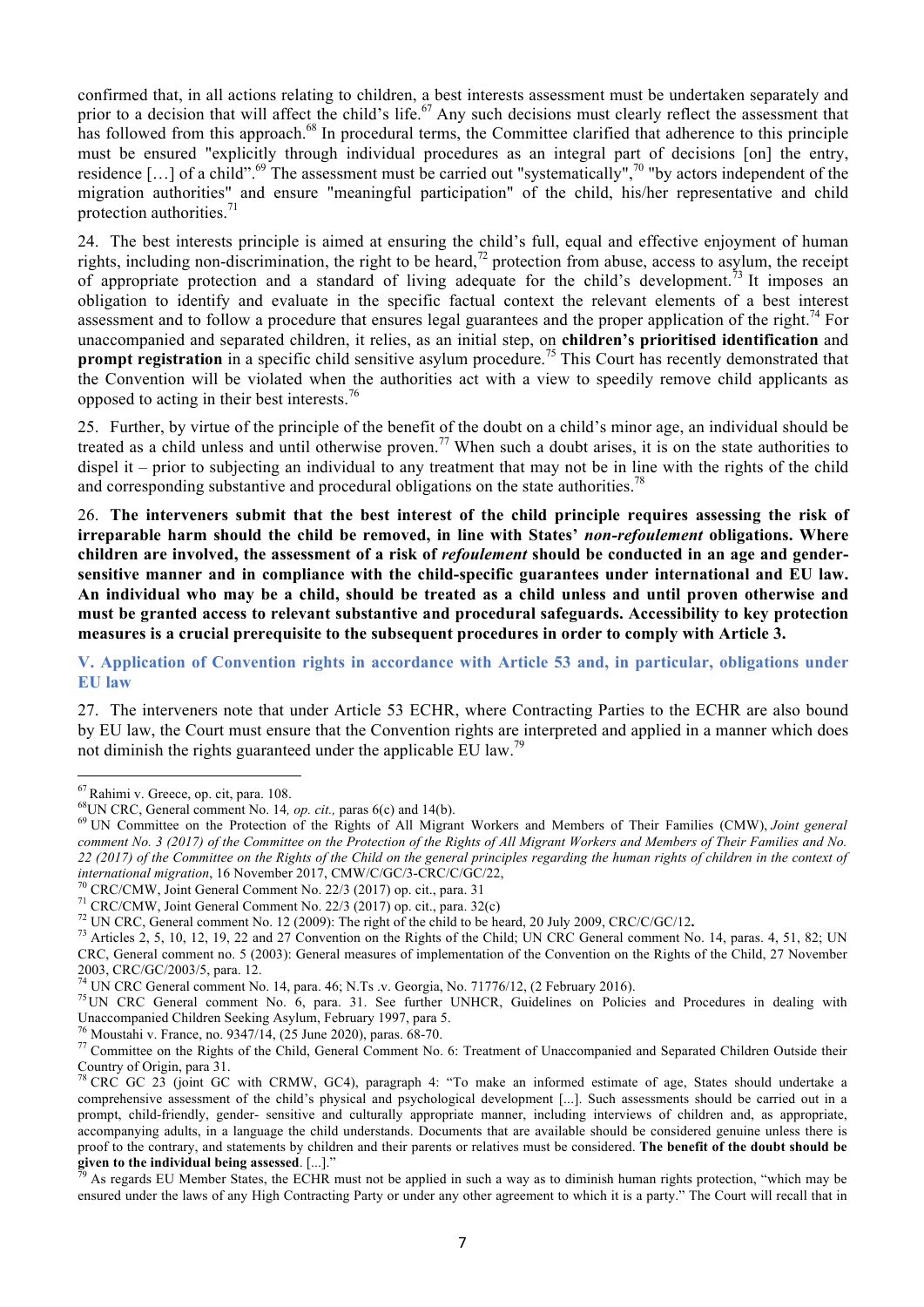28. The EU Charter of Fundamental Rights (CFR)<sup>80</sup> enshrines guarantees fundamental to the issues under consideration, such as the right to asylum (Article 18), the protection of human dignity (Article 1), the prohibition of torture and inhuman and degrading treatment (Article 4), protection in the event of removal, expulsion or extradition (Article 19), the rights of the child (Article 24) and the right to an effective remedy and to a fair trial (Article 47).

29. EU law, including the EU asylum *acquis,* 81is relevant to the present case as the principle of the rule of law runs like a golden thread through the Conventi on.<sup>82</sup> The Convention requires that all measures carried out by Contracting Parties that affect an individual's protected rights be "in accordance with the law".<sup>83</sup> In some circumstances the law will be EU law. In this context, in determining whether the Contracting Parties' obligations under the Convention are engaged in a particular case - and, if so, the scope and content of these obligations - this Court has considered the EU asylum *acquis* materially relevant when the Respondent States are legally bound by that *corpus* of law.<sup>84</sup>

30. The EU asylum *acquis* is comprised of a number of legal instruments and their interpretation by the CJEU. Under the recast APD,  $85$  which provides for effective access to the asylum procedure for all applicants, without any exception,<sup>86</sup> border procedures shall ensure in particular that persons willing to apply for international protection: "(a) have the right to remain at the border or transit zones of the Member State; (b) are immediately informed of their rights and obligations; (c) have access to interpretation; (d) are interviewed […] by persons with appropriate knowledge of the relevant standards applicable in the field of asylum and refugee law; (e) can consult a legal adviser or counsellor".<sup>87</sup>

31. Moreover, Article 6(1) of the recast APD obliges EU Member States' authorities to facilitate the registration of asylum applications, including recording information or statements of the applicant or relating to the substance of their request for international protection, and obliges Member States to ensure that such authorities receive the relevant information and the appropriate training to perform their task properly.<sup>88</sup> The Directive does not further impose any formal requirements on applicants with regard to how an asylum application must be made.

32. In this regard, the Court of Justice of the European Union (CJEU) has recently stated that one of the objectives pursued by the recast APD is to ensure the easiest possible access to the procedure for granting international protection. In order to ensure such access, Member States have an obligation under Article 6 APD to ensure that persons who have applied for international protection have the "concrete possibility to lodge an application as soon as possible". On the other hand, an unauthorized third-country national should have sufficient procedural guarantees to pursue his or her application at all stages of the procedure.<sup>89</sup>

<u>.</u>

General Szpunar conclusions on the same case, 30 April 2020, para 61: *"I note that the objective of Article 6(1) of Directive 2013/32 is* to ensure that persons wishing to obtain the status of applicants for international protection have effective access to the procedure for examination, and that such access is as rapid and as straightforward as possible, by enabling them to formulate their applications, or in other words express their wish to make an application to the national authority with which they first come into contact, whichever national authority that may be, including, in particular, the authorities responsible for border control and immigration."

*MSS* the Grand Chamber took into account Greece's obligations under the Reception Conditions Directive, as part of its national law, to ensure adequate material reception conditions, finding that the situation of extreme poverty brought about by the inaction of the State was treatment contrary to Article 3 ECHR.<br><sup>80</sup> European Union, Charter of Fundamental Rights of the European Union, 26 October 2012, 2012/C 326/02<br><sup>81</sup> The EU asylum *acquis* is the *corpus* of law comprising all EU law ad

asylum *acquis* is "a body of intergovernmental agreements, regulations and directives that governs almost all asylum-related matters in

the EU."<br><sup>82</sup> The Convention's preamble recalls the rule of law.<br><sup>83</sup> See Article 1 and 8 (2) ECHR<br><sup>84</sup> *M.S.S. v. Belgium and Greece,* op. cit., paras 57-86 and 250. *Sufi and Elmi v. the United Kingdom*, nos 8319/07 and (ECtHR 28 November 2011), paras 30-32 and 219-226, where the Court had regard to Council Directive 2004/83/EC of 29 April 2004 on minimum standards for the qualification and status of third country nationals or stateless persons as refugees or as persons who otherwise need international protection and the content of the protection granted ("the Qualification Directive"), as well as to a preliminary ruling by the European Court of Justice in the case of *M. and N. Elgafaji v. Staatssecretaris van Justitie* asking, *inter alia*, whether Article 15(c) of the Qualification Directive offered supplementary or other protection to Article 3 of the Convention. See also

M.A. and Others v. Lithuania, cited above, para. 113, and N.D. and N.T. v. Spain, cited above, para. 180.<br><sup>85</sup>Directive 2013/32/EU of the European Parliament and of the Council of 26 June 2013 on common procedures for gran withdrawing international protection (recast) [2013] OJ L 180/60 ('recast Asylum Procedures Directive'). In force on 20 July 2015 and had to be transposed by 20 July 2015) apart from Articles 31(3), (4) and (5) which must be transposed by 20 July 2018.<br><sup>86</sup> Recast Asylum Procedures Directive, Recital 25.<br><sup>87</sup> Recast Asylum Procedures Directive, Articles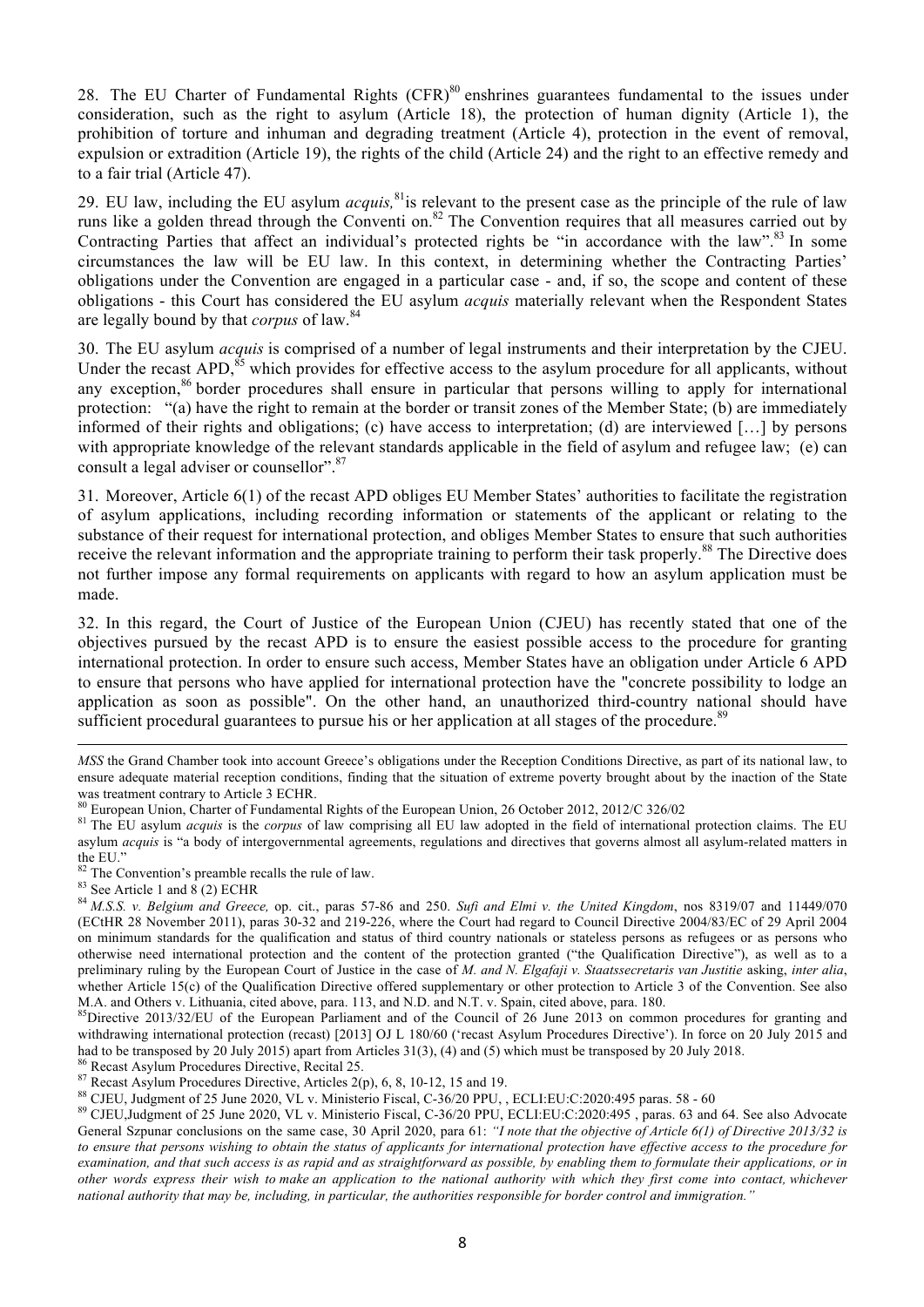33. In light of the CJEU's jurisprudence requiring EU law provisions to be interpreted so as to provide them with *effet utile*,<sup>90</sup> the EU asylum *acquis* requires Member States to provide information detailing the possibility of making an application for international protection available to all non-nationals including those held in detention facilities, apprehended during the surveillance operations or present at border crossings, including transit zones, and at external borders.<sup>91</sup> Construed in light of the obligations under the EU Charter, in particular Articles 18 and 19, such information must be provided pro-actively to all those apprehended at or near the border in order to make non*-refoulment* obligations and access to right to asylum under the Charter available not only in law, but in practice. Moreover, in order to be effective and useful, such information must be provided in a language the non-nationals concerned understand.<sup>92</sup> Similarly, observance of the rights of the defence is a fundamental principle of EU law, in which the right to be heard in all proceedings is inherent.<sup>93</sup>

34. **The interveners submit that any expression of the wish to obtain protection to any Member State authority must be considered an application "being made", whether done orally or in writing and regardless of whether the person uses the words "asylum" or "protection".**

35. **The interveners submit that the EU asylum** *acquis* **interpreted in light of EU fundamental rights and principles<sup>94</sup> envisages effective access for all who may wish to apply for international protection to the appropriate procedures contained in the Asylum Procedures Directive. Moreover, the Directive envisages the right to an effective remedy against any decision regarding an asylum application, including at the border and in the transit zone.<sup>95</sup> This is only possible after an individualised identification and a meaningful opportunity to raise objections, which itself requires having had prior access to information about the procedures and legal assistance.**

# **VI. Use of force in operations aimed at imposing restrictions on freedom of movement or deprivation of liberty with a view to carrying out an expulsion**

36. The main rules governing the use of force were first articulated in two instruments: the 1979 Code of Conduct for Law Enforcement Officials<sup>96</sup> and the 1990 Basic Principles on the Use of Force and Firearms by Law Enforcement Officials.<sup>97</sup> These also clarified standards contained in international human rights law, including in relation to the right to life, freedom from torture or cruel, inhuman or degrading treatment and the right to humane treatment. Many of the key norms set out in these texts are widely regarded as binding international law. For instance, the European Court of Human Rights and the Inter-American Court of Human Rights as well as the Human Rights Committee, have cited the 1990 Basic Principles as authoritative statements of international rules governing use of force in law enforcement.<sup>98</sup>

37. In so far as it governs use of force, the law of law enforcement has three main components: necessity, proportionality, and precaution.<sup>99</sup> The principle of necessity holds that force used for the purpose of law enforcement must be **necessary in the circumstances**. Article 3 of the 1979 Code of Conduct stipulates that law enforcement officials may use **force 'only when strictly necessary'**. The accompanying official commentary emphasises that any use of force by law enforcement officials should be **'exceptional'**. It follows that in many instances force will not be legally permissible and non-violent means should therefore be used to ensure compliance.<sup>100</sup>

 $\overline{a}$ 

*<sup>90</sup>* CJEU,C-213/89 Factortame and Others [1990] ECR I-2433, para 20; Case C-118/00 *Gervais Larsy v. Institut national d'assurances*

<sup>&</sup>lt;sup>91</sup> See Recital 26 Recast Asylum Procedures Directive, as well as Article 6.1 para 3 and Article 8 of the same Directive.<br><sup>92</sup> Recast Asylum Procedures Directive, Article 8(1) interpreted in light of the principle of eff

<sup>&</sup>lt;sup>93</sup> CJEU, Judgment of 11 December 2014, Khaled Boudjlida v. Préfet des Pyrénées-Atlantiques, C-249/13, ECLI:EU:C:2014:2431, para. 30.<br><sup>94</sup> See paras. 27 – 33 of this intervention for more information.<br><sup>95</sup> Asylum Procedures Directive, Recital 27 and Article 39; Recast Asylum Procedures Directive, Recitals 25, 30 and Article 46.<br><sup>95</sup> The 1979 Code of

<sup>1979.</sup>

<sup>&</sup>lt;sup>97</sup> The Basic Principles, adopted by the Eighth UN Congress on the Prevention of Crime and the Treatment of Offenders, Havana, 27<br>August to 7 September 1990, Resolution 45/166.<br><sup>98</sup> EC+UP, Barana: 1 Turking the 2010/06/1

August to <sup>7</sup> September 1990, Resolution 45/166. <sup>98</sup> ECtHR, Benzer <sup>v</sup> Turkey, no. 23502/06, (12 November 2013), para.90; Inter-American Court of Human Rights, *Cruz Sánchez et al <sup>v</sup>* Peru, 17 April 2015, para. 264; and Human Rights Committee, General Comment 36, para 13.<br><sup>99</sup> Report of the Special Rapporteur on extrajudicial, summary or arbitrary executions, Christof Heyns, A/HRC/26/36, 1 April 2014,

paras. 59–73.<br><sup>100</sup> 1990 Basic Principles, Principle 4.